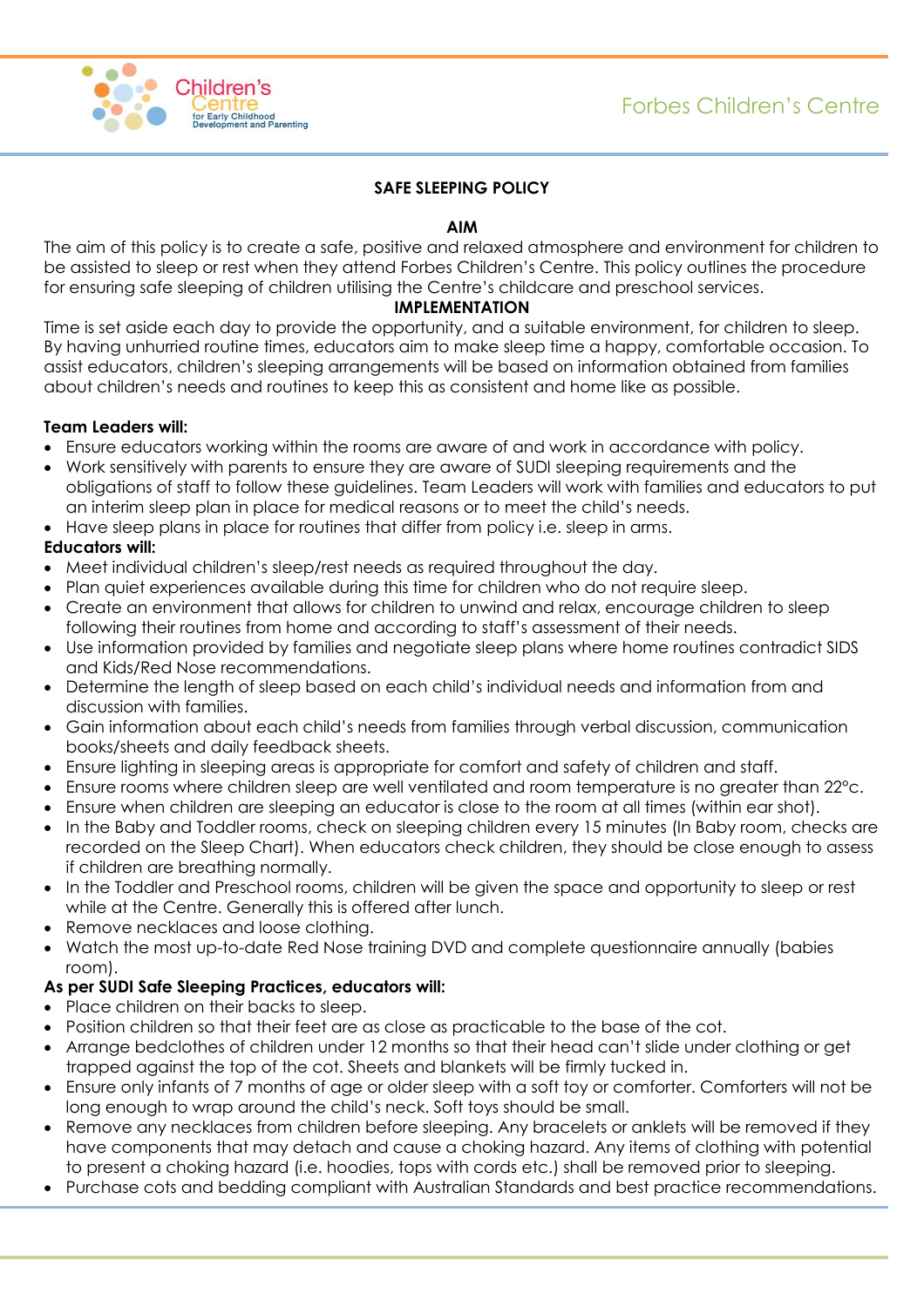



- Monitor the use of pillows for sleep time and encourage children to sleep without them.
- Discontinue wrapping children who can roll over independently as per Red Nose recommendations.
- Ensure infants who are able to roll over, sleep with their arms and hands free from restriction.
- Ensure that children have sufficient clothing and blankets to avoid overheating or becoming cold while sleeping.
- Ensure children's heads are left uncovered, free of blankets, hats, cords, jewellery etc.
- Ensure dummies used by children to sleep are examined for loose beads or decorative items that could present a choking hazard.
- Ensure only purpose designed dummy chains or attachments (maximum length of 220mm and impact resistant with no choking hazards) are used to attach dummies to items of clothing.
- Ensure infants and children are not placed in prams, baby capsules or rockers unless discussed with Leadership. This may be needed where a child is unable to sleep in a cot or bed due to distress or current sleeping habits. In these circumstances, the child will be strapped in using a five point harness and clearly visible to staff at all times (i.e. no coverings). An interim sleep plan will need to be written and enacted to support the child in being able to work towards sleeping in a bed or cot. This plan will be signed by both the child's parent and the Director/Assistant Director. The Centre may require the sleep plan to be signed off by a medical professional before implementing on-site.
- Ensure children under 18 months who sleep on stretchers have a sleep plan in place and have adequate supervision.
- Ensure children have their bottle before sleep time if they require one.
- Keep the Centre a smoke-free environment. Staff who smoke and work directly with children are required to wear an item of clothing as an outer layer while smoking that is removed upon returning to the Centre to work with children. Before re-commencing work, educators should remove the smell of smoke from their person as much as possible (e.g. washing their hands, drinking water etc.).
- Provide each child with their own bedding and this will be stripped and stored in a pillow case after each use unless the child attends on consecutive days. Bedding is washed weekly. Beds/mattresses are sanitised once stripped. In the event of an outbreak of an infectious disease e.g. gastro, employees will strip bedding of children affected and sanitise.
- Where family requests or child's needs contradict SIDS and Kids recommendations, an interim sleep plan and health support plan will be put in place. This will be negotiated with educators, the family and if needed, a medical professional.

#### **Leadership will:**

- Provide advice and support to Team Leaders regarding implementation with their staff team.
- Provide SIDS and Kids information to all staff in the Nest room when they commence on-site.
- Do 6 monthly mattress check as per business manager based on safety recommendations.
- Continue to review the policy and ensure it reflects current best practice.
- Inform parents prior to placement of their child about this policy and provide support to the parents in regard to possible changing sleep habits prior to commencing a placement at the Centre to support the child's transition.

#### **Families will:**

- Ensure any dummies that are to be used at sleep time are in good condition, on chains less than 220mm long and have no items that can fall off and present a choking hazard.
- Provide appropriate sleep clothing to avoid overheating. Safe sleep bags are preferable for infants under 12 months of age to reduce the need for sheets and blankets. Safe sleeping bags are constructed in a way that the baby cannot slip inside the bag and become covered. The sleeping bag should be the correct size for the baby with a fitted neck, armholes or sleeves and no hood.
- Negotiate a sleep plan with their child's primary caregiver and the Centre Director if their child has a sleep routine that is different to this policy. Before implementing any sleep plans, the Centre may require the plan be signed off by a medical professional.

## **Gastro-Oesphageal Reflux Disease (GORD)**